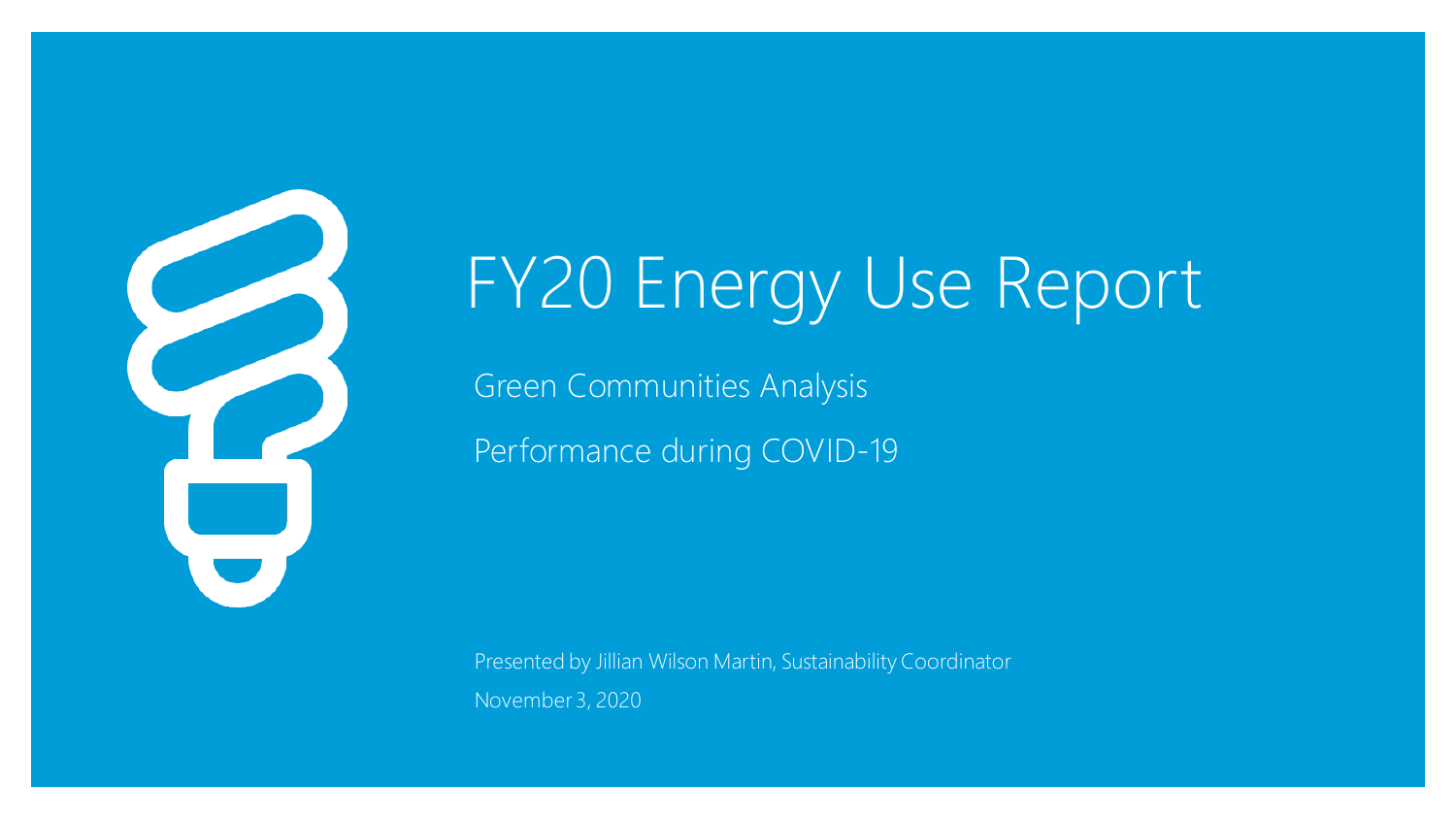### Green Communities Designation

In 2010, Natick became a founding member of the Green Communities program and committed to:



**1** Allow for as-of-right siting of renewable or alternative energy research and development facilities



Provide expedited permitting for such facilities



**3** Reduce the municipality's (including schools) energy use by 20% against our 2008 baseline

**4** Adopt a Fuel-Efficient Vehicle Policy requiring all municipal departments and divisions to purchase fuel-efficient vehicles, and to develop and maintain a vehicle inventory for all four-wheeled vehicles



**5** Adopt the Massachusetts' Board of Building Regulations and Standards (BBRS) Stretch Code (780 CMR 115.AA)



**Previously Designated Community**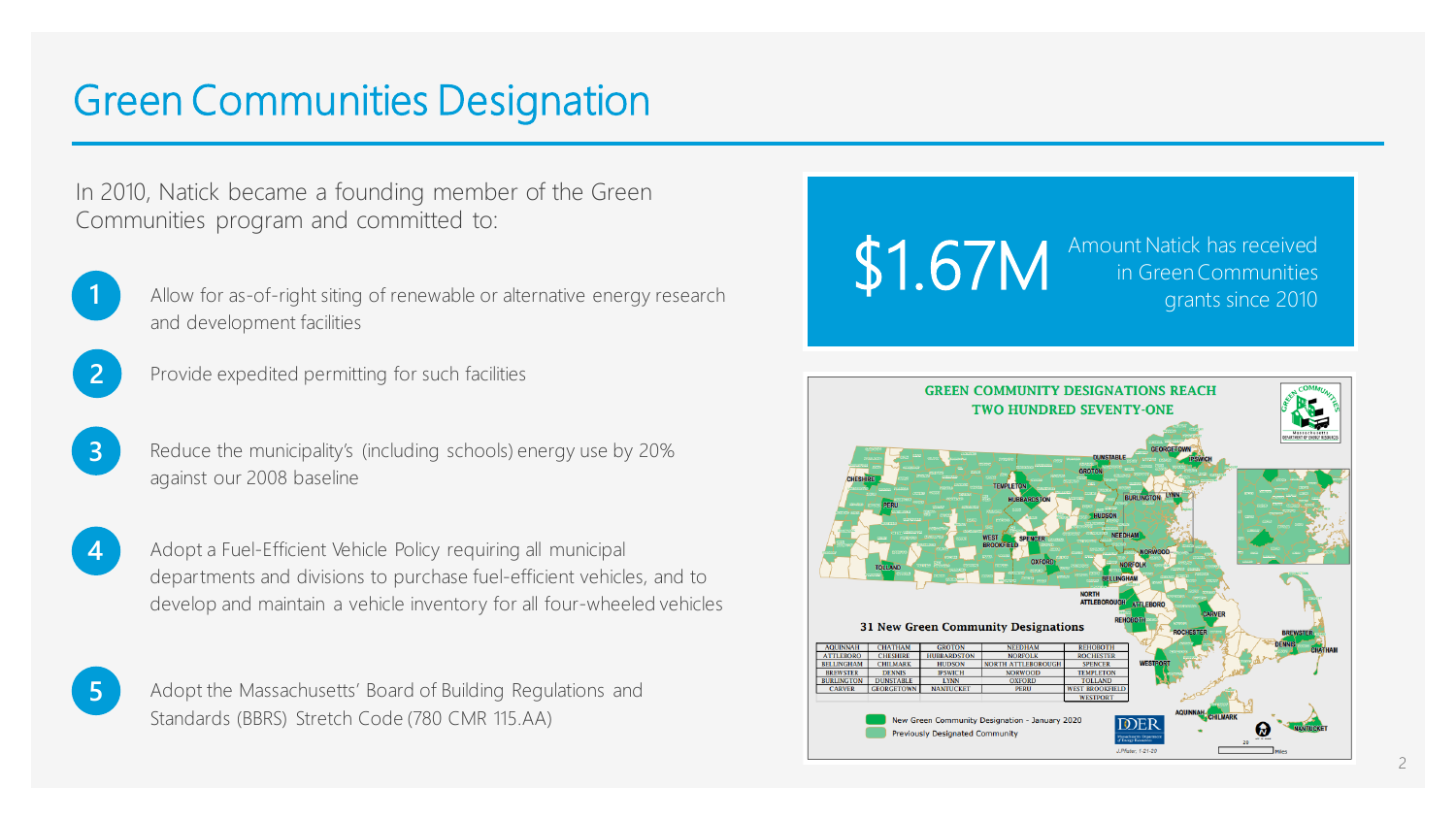### Green Communities Report: Annual Energy Use

Millions of British Thermal Units (MMBtus) Millions of British Thermal Units (MMBtus) 140,000 -10% from FY19 - 27% from FY08 120,000 100,000 80,000 60,000 40,000 20,000 0 2008 2018 2019 2020 ■ Buildings ■ Streetlights ■ Water and Sewer ■ Vehicles *Baseline*

#### Annual Energy Use by Sector

#### Annual Energy Use by Fuel Source

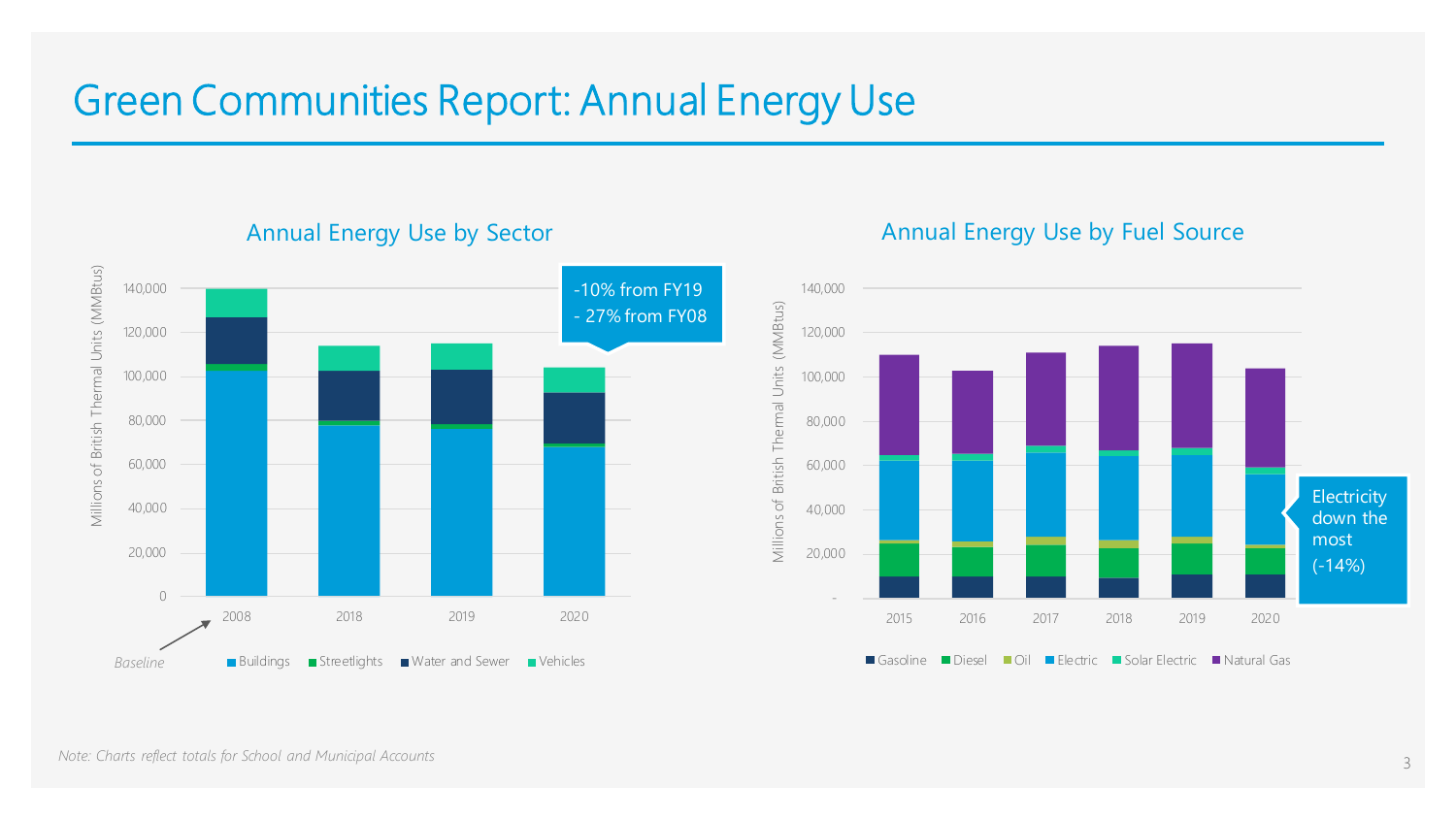### Green Communities Report: Buildings Analysis

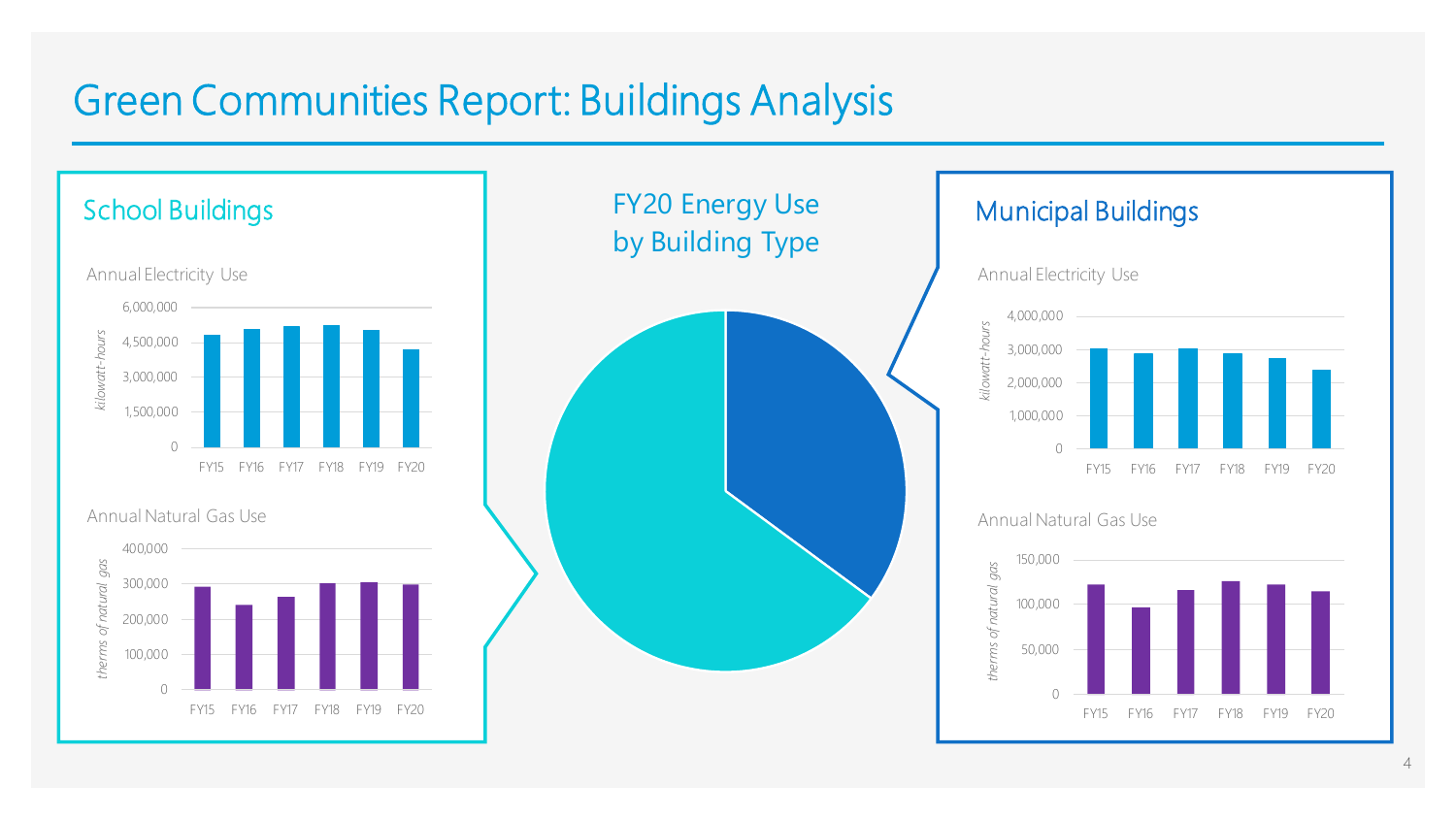### Green Communities Report: Assessing Our Performance



We were on track to reduce electricity by 10% pre-COVID (July 19 – Feb 20)





*\*Includes natural gas from all buildings, including Chase Arena*



We continue to be less efficient at heating our buildings. In FY20, we used 19% more natural gas than we did in FY15 (weather normalized).

*\*Includes electricity from all buildings, street, traffic and park lights, Chase Arena and Water and Sewer operations*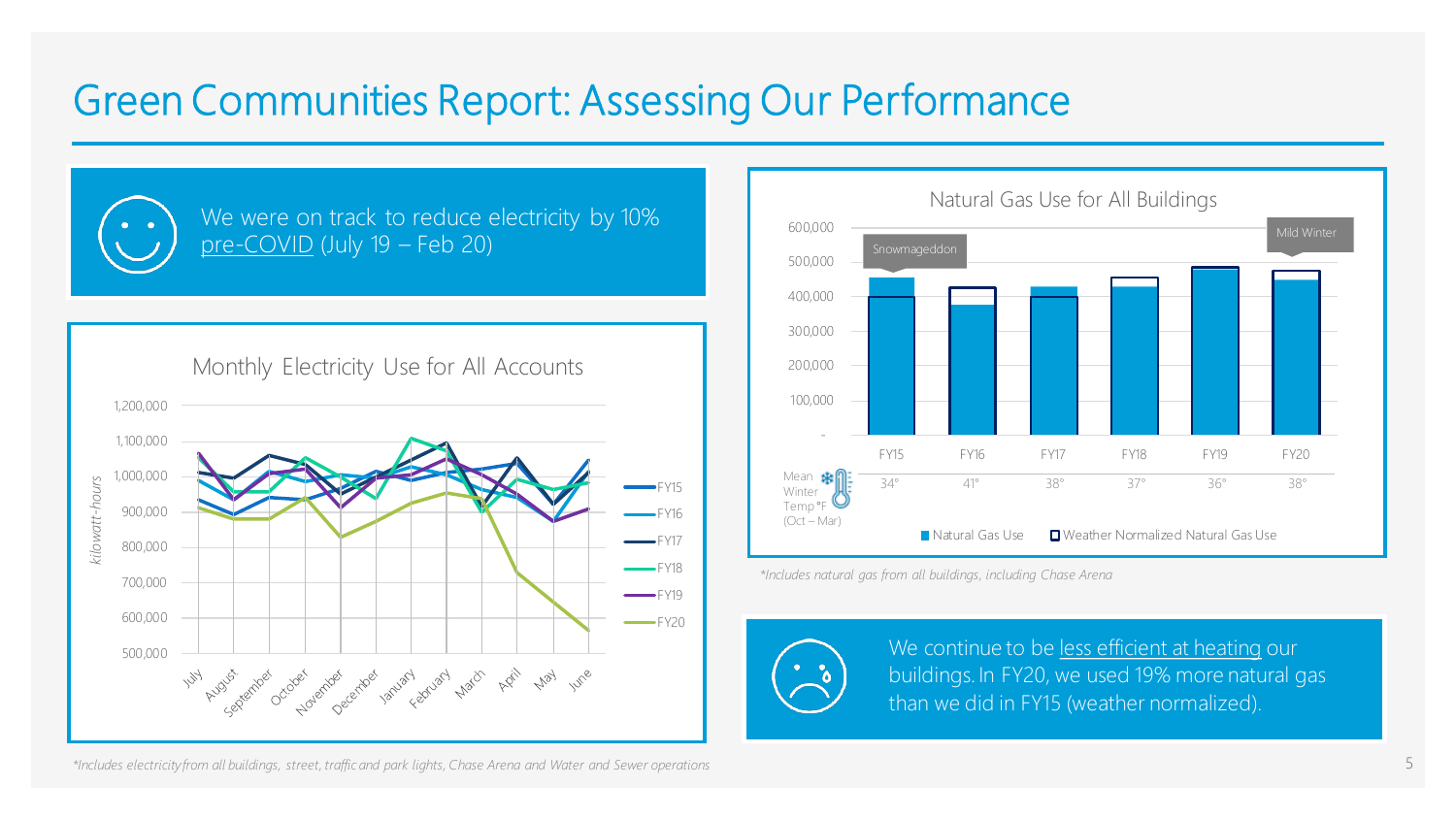### Green Communities Report: COVID-19 Performance





Monthly Natural Gas Use



#### Our Performance vs. Peers

Year/Year Electricity Reduction v Peers



Year/Year Natural Gas Reduction v Peers

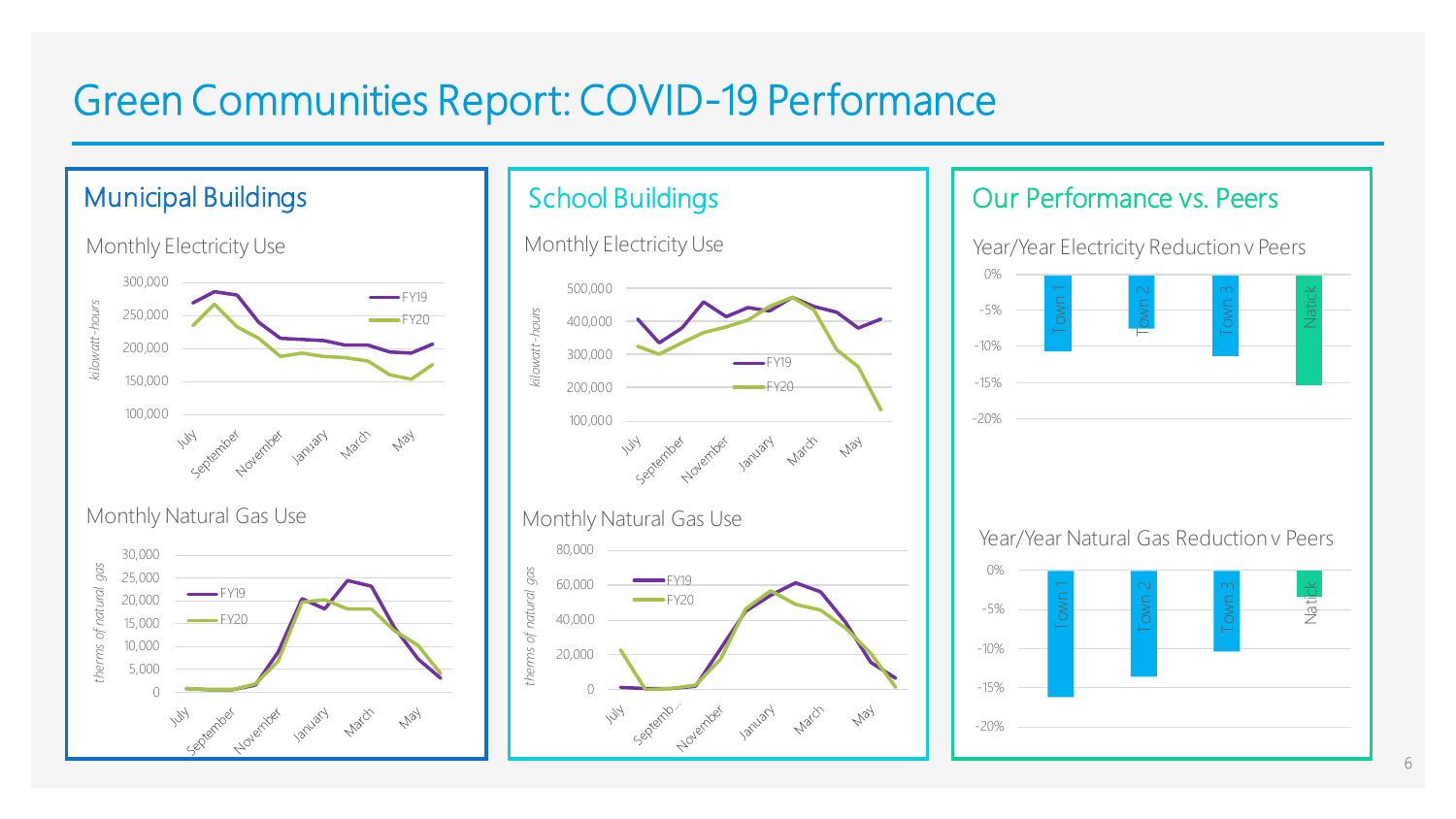### Green Communities Report: Other Metrics

### Energy Conservation Measures

8 projects | \$42,000

complete in FY20

3 LED retrofits 1 building controls 4 EV chargers

Estimated annual savings

\$252,000 in grants and utility incentives

3 year payback on Town contributions



#### Vehicle Inventory

+ 9 new vehicles

+ 4 transfers

- 8 retired vehicles

#### 5 net increase in vehicle inventory



### Renewable Energy

#### 9 systems saving \$200K/year

CSC DPW Ice Rink Natick High Wilson Middle **Kennedy Middle Ben Hem Elementary** Lilja Elementary **Memorial Elementary** 



### Top 3+ Energy Using Buildings

Natick High School (38 Energy Use Intensity) Kennedy Middle School – existing (63 EUI) Brown Elementary\* (120 EUI) Ben Hem Elementary (75 EUI)